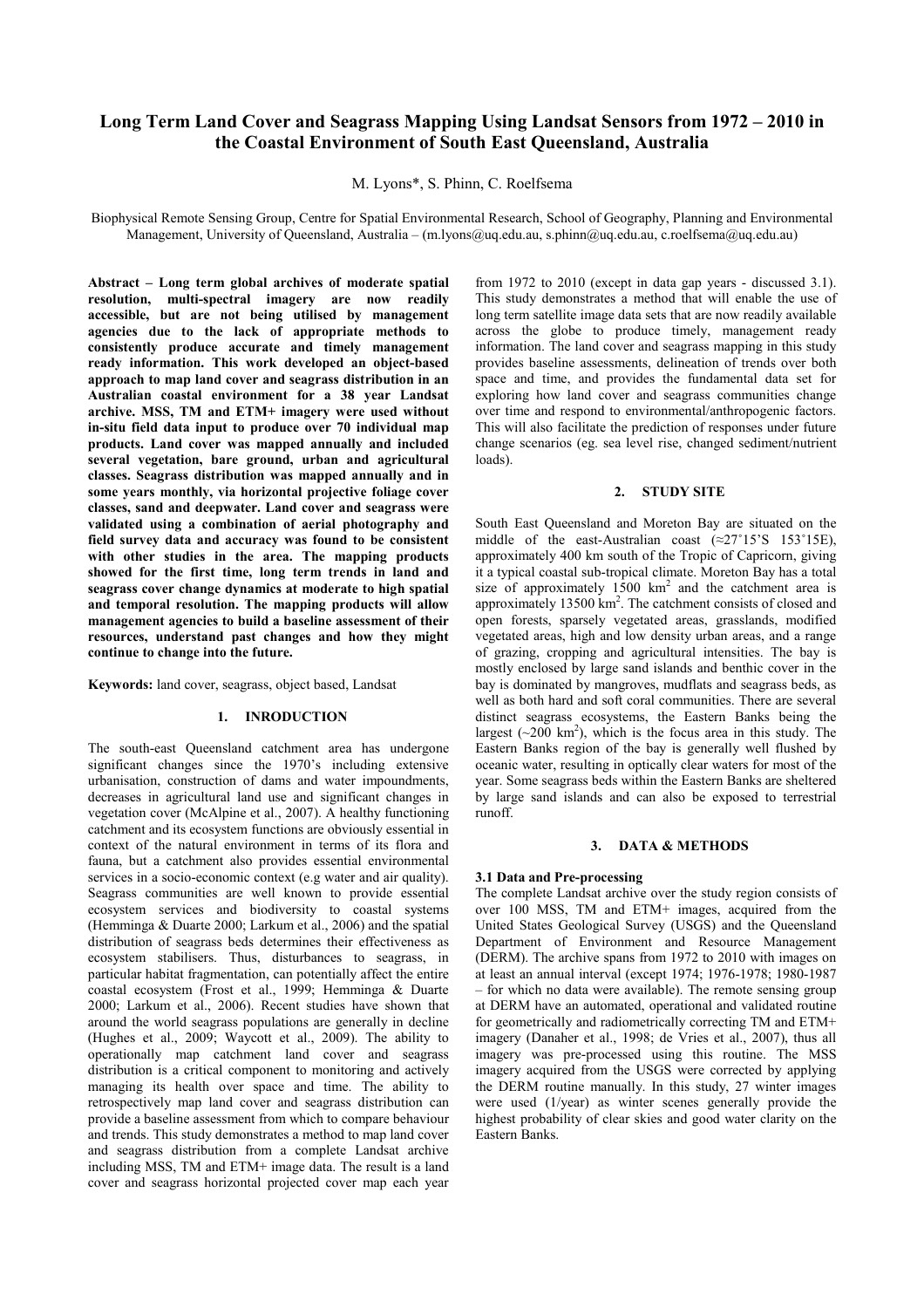### **3.2 Land cover mapping**

In terms of South East Queensland, the Statewide Landcover and Trees Study (SLATS 2011), which maps woody vegetation cover and bare ground, is the only long term land cover mapping program, but is intensive in terms of both production and in-situ data requirements. Globally, land cover mapping is a very broad field in context of the methods available and the types of environments to be mapped, and object based mapping has gained popularity as a land cover mapping method in recent years. Object based land cover mapping tends to be focused on relatively low temporal resolution  $\sqrt{\left(5-10\right)}$  image dates) data sets and very high spatial resolution imagery (>5-10m), meaning the methods utilised in this study are new and will require continual development. The methods used are however based on well developed remote sensing principles; particularly the use of vegetation and bare ground indices and how these indices are related to discrete cover classes (Brown et al., 2006; Chander & Groeneveld 2009; Small 2004), and the use of hierarchical classification approaches in applying these principles (Phinn et al., 2002; Ward et al., 2000). In this study, established remote sensing principles were combined with the textural and contextual domain of object based classification to map land cover for 27 winter images. The land cover maps include 10 discrete classes; closed canopy/dense vegetation, open forest, grass, sparse/non-photosynthetic vegetation, urban/built area, urban vegetation mixture, bare sand, bare ground, brown agriculture, green agriculture. The cover classes were loosely based on the needs of local management agencies, but were mostly limited by what is able to be mapped from the Landsat data. A purely object based method was used for the land cover mapping, within eCognition 8.0. The rule set for classifying the land cover classes was hierarchical and used a mixture of spectral characteristics and textural and contextual relationships between image objects and classes. It was found that one segmentation level (scale parameter  $= 40-48$ ) was sufficiently detailed to map all the land cover classes. All vegetation objects were first identified using vegetation indices (EVI, NDVI), and then subsequently classified into the vegetation classes using the indices, TM band 7 ratios and brightness membership functions. Bare sand was classified using brightness, visible and shortwave band ratios, relative border and size membership functions. Urban and urban vegetation was classified using brightness, standard deviation, GLMC homogeneity and relative border and area membership functions. The remainder of the rule set relied only on contextual membership functions. Bare ground and urban was classified and grown or cleaned up using various custom relative area and distance membership functions. At this point all image objects had a classification. Agriculture class seeds were identified using shape and relative area functions and cleaned or deleted using relative area and border functions. Green or brown agriculture was determined from the original seed classification, which was then grown, again using shape and relative area membership functions. Methods for validating object based land cover classification is still very underdeveloped and in context of validating long term image data sets, there is no precedent. At present only visual interpretation between aerial photography and classification results has been performed, which suggests a good accuracy level for the land cover classifications. Future research will involve developing a robust validation method.

#### **3.3 Seagrass mapping**

Seagrass mapping and monitoring in Moreton Bay has been relatively well studied in the past both historically (Dennison & Abal 1999; Hyland et al., 1989), and in recent times (Lyons et al., 2011; Phinn et al., 2008; Roelfsema et al., 2009; Zharikov et al., 2005). These studies have shown that seagrass cover can be

reliably mapped in broad cover classes but species composition mapping is not yet feasible, with object based approaches only emerging in recent years (Lathrop et al., 2006; Urbanski et al., 2009). Very limited work has been published on retrospective mapping and change in seagrass distribution in Australian environments and no published studies have utilised complete long-term image archives. In addition, no published studies have presented a method for reliable mapping seagrass cover without in-situ data input. In this study, a seagrass cover map was produced for 27 winter images. The seagrass maps included seagrass projected horizontal foliage cover in three classes; low (approx. 1-40% cover), moderate (40-70%) and high (70- 100%), as well as sand, deep and turbid water classes. Mapping seagrass distribution in simple presence/absence classes would be satisfactory for many management agencies, but seagrass was further delineated into cover classes due to its importance for habitat function/faunal assemblages (Hughes et al., 2009; Hyndes et al., 2003; Kendrick & Hyndes 2003; Mellors & Marsh 1993). The discrete cover level classes were decided from previous research (Lyons et al., 2011; Phinn et al., 2008; Roelfsema et al., 2009) and also because they are used by local management agencies. An object-based approach was used in this method, with the final object level being at pixel scale. An initial medium scale segmentation (scale parameter  $= 50$ ) was used to identify exposed areas, deep water, sand and areas of sand/seagrass mixture. A very broad scale segmentation (scale = 150) was then used to manually identify all objects that possibly contain seagrass. A very fine scale segmentation (scale  $= 15$ ) was then used, combining the information in the other segmentation layers to accurately separate sand, deep water, turbid water and seagrass. A combination of band ratios, brightness, existence and relative border and area membership functions were used at each segmentation level. Due to the size of the Landsat pixels (25/30 m) the final classification of seagrass cover level was performed per-pixel. The seagrass areas were segmented to pixel size objects and then classified on spectral characteristics into low, moderate or high cover. Validation of the seagrass maps was only possible for image dates where validation data (annual field point survey data from 2002-2010) was available at approximately the same time stamp. Validation data was simply compared directly to the corresponding seagrass cover map to produce a measure of overall accuracy (Congalton & Green 1999). Accuracy levels for validated maps act as a proxy for accuracy levels of seagrass maps where validation data is not available. Basic analysis of the seagrass map time-series was performed, which was able to highlight broad scale changes in seagrass cover and distribution across the Eastern Banks. Future research will involve mapping monthly seagrass cover maps, allowing deeper time-series analysis, with analysis of specific seasonal and inter-annual trends.

#### **4. RESULTS AND DISCUSSION**

The land cover mapping procedure was able to effectively map all 27 Landsat images, taking approximately 3-4 hours per map. This procedure could also be applied to a significantly larger data set quite easily. Figure 1 shows an example of land cover classification from 1988, 2009 and basic change detection between the two dates. Visual assessment of the results using aerial photography shows that the land cover classifications appear to be relatively consistent and accurate. These observations are very rudimentary and future work will develop a robust method for assessing the classification accuracy of the land cover mapping. A robust validation will provide the confidence for time series analysis work, which will focus on vegetation dynamics, catchment health and urbanisation effects.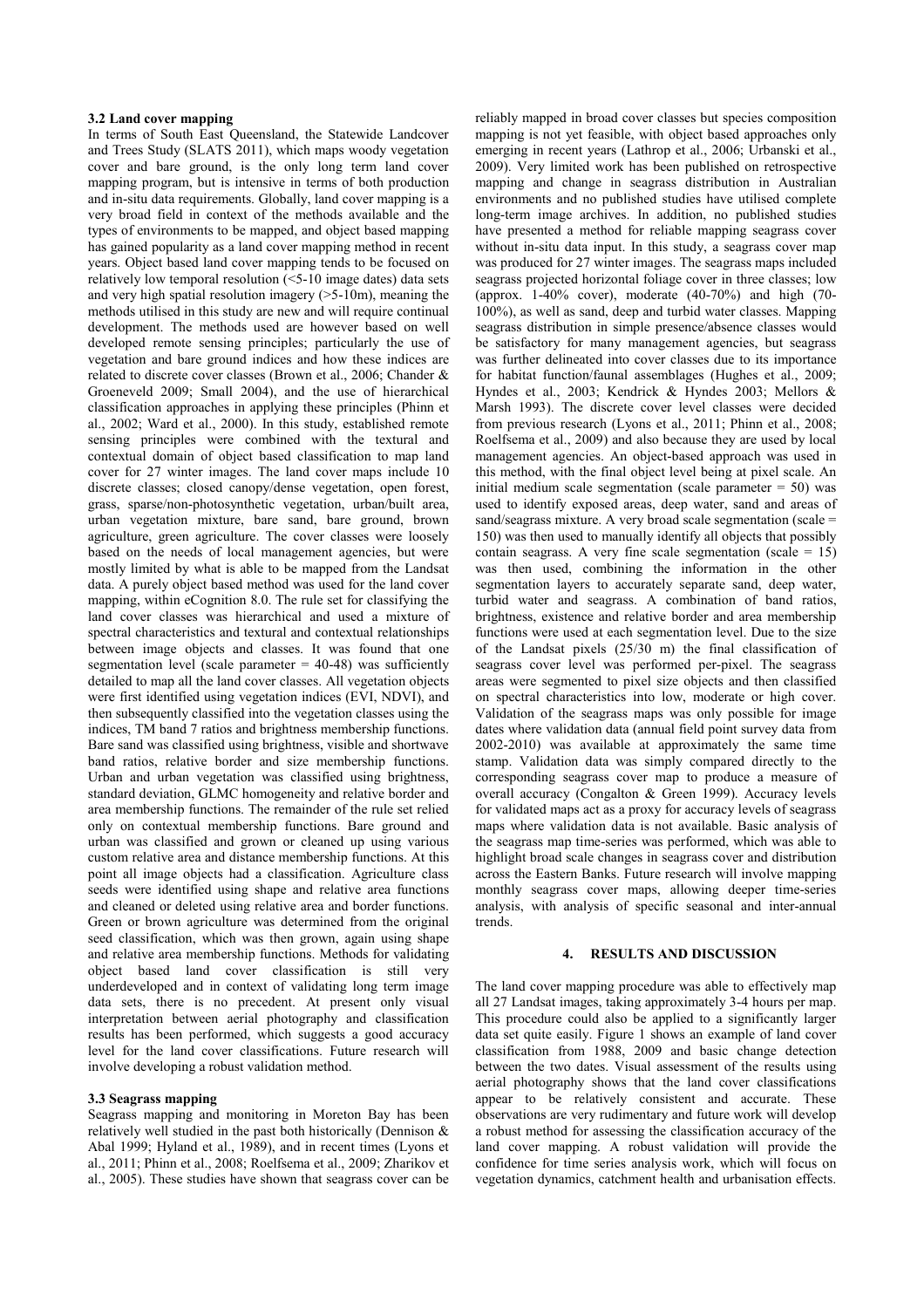

Figure 1. Examples of land cover and change detection maps; respectively, **a, b** and **c** show land cover at 29/09/88, land cover at 23/09/09 and a basic change detection between these two dates. For land cover classes in **a** and **b** the colours represent as follows; dark green – closed vegetation, pale green – open forest, bright green – grass, cyan – sparse vegetation, red – urban, yellow – urban vegetation, magenta – agriculture, brown – bare ground. For change classes in **c** the colours represent as follows; red – increase in urban area, green – increase in vegetated area, blue – decrease in vegetated area.



Figure 2. Overview of seagrass cover map results and example cover level signatures. **(a)** displays the Eastern Banks region with the Moreton Banks **(a1)** inset (inset to reduce space). **(a1), (b) - (e)** show the distribution of seagrass cover levels over the Moreton Banks on a decadal time scale – note the northward shift of high cover levels. The line graph shows a signature of average cover level (low, moderate, high or a mixture) for the 3 locations marked on **(a)**; **(Mo)** Moreton Banks, **(Wa)** Wanga Wallen Banks and **(Am)** Amity Banks. Image capture dates dates; **(a)** 06/08/09, **(b)** 03/08/99, **(c)** 16/09/89, **(d)** 25/08/79, **(e)** 11/12/72.